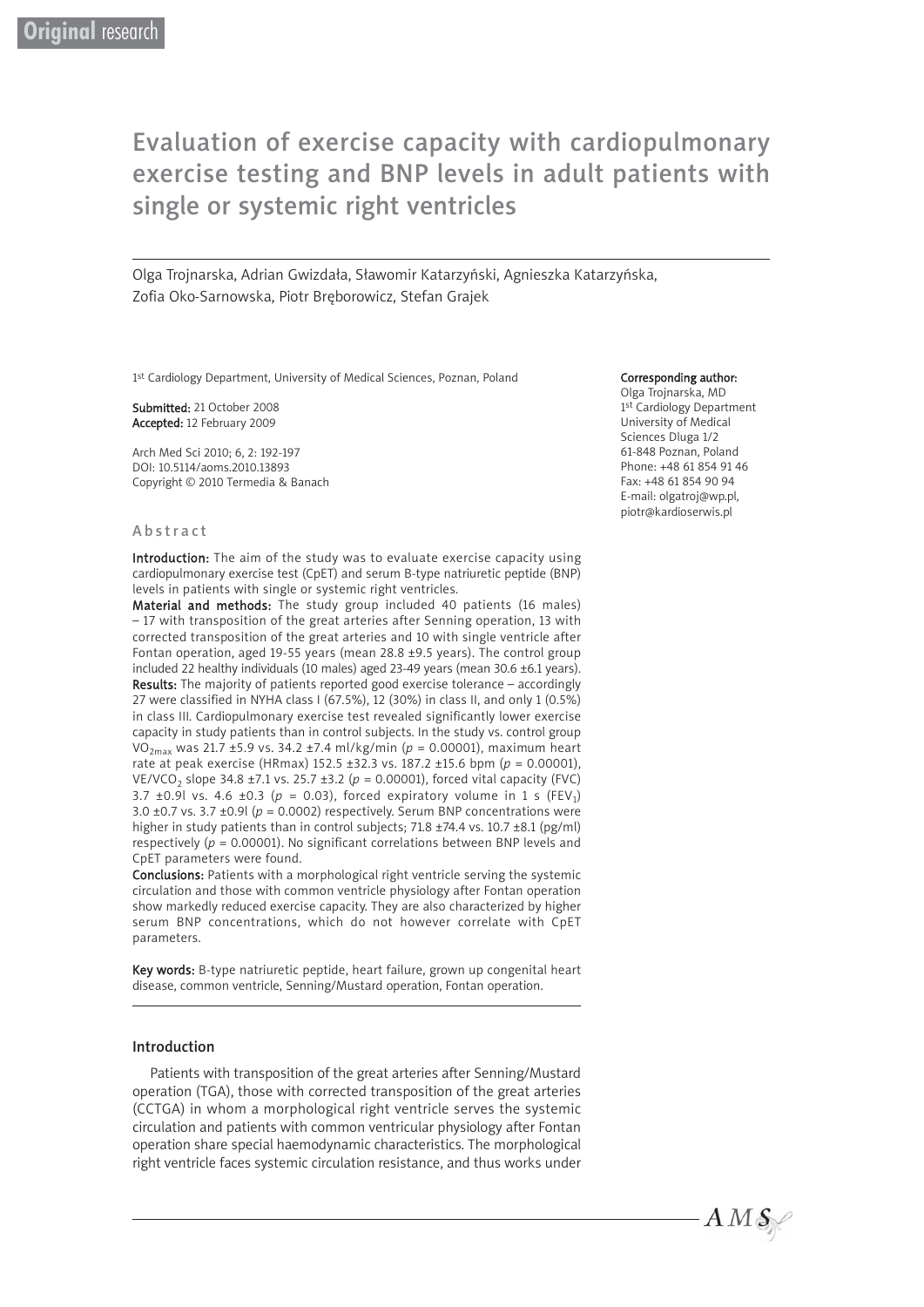higher pressure afterload [1-6]. Single ventricle function in survivors of Fontan operation is highly dependent upon preload [7-9]. In these two clinical scenarios atrioventricular valve incompetence increasing during exercise leads to higher volume load of ventricles [9, 10]. As a result such patients often develop heart failure [4, 5, 9, 10-14]. Adult patients with congenital heart disease (CHD), due to long-term adaptation, usually self-assess their exercise tolerance as satisfactory [15-19]. Objective evaluation of exercise capacity in such patients is of key importance since the introduction of appropriate treatment during the asymptomatic phase may improve outcomes in terms of heart failure symptoms, hospitalizations and mortality. The cardiopulmonary exercise test is a validated diagnostic and prognostic tool both in patients with left ventricular heart failure [20] and in those with selected CHD [15, 21-26]. Similar diagnostic and prognostic value of serum B-type natriuretic peptide (BNP) concentrations has been documented [20], including in adult patients with CHD in whom left [16, 27-29] or right ventricular [17, 18, 21, 30-34] function is impaired as a result of pressure or volume overload. However, we are not aware of any reports on relations between BNP levels and exercise capacity measured with the cardiopulmonary exercise test in a specific population of patients with a morphological right ventricle serving the systemic circulation or common ventricular physiology after Fontan operation.

The study aimed to evaluate exercise capacity using the cardiopulmonary exercise test in adult patients with a morphological right ventricle or single ventricle serving the systemic circulation, and levels of serum BNP in these patients, and to determine the relationship between BNP concentrations and cardiopulmonary exercise test parameters.

# Material and methods

## Patients

The study group included 40 patients (16 males) – 17 with transposition of the great arteries after Senning operation (TGA), 13 with corrected transposition of the great arteries (CCTGA) and 10 with a common ventricle after Fontan operation, aged 19-55 years (mean 28.8 ±9.5 years). TGA patients were operated on at the age of 1-14 years (mean 4.3 ±3.7 years), 18-30 years earlier (mean 21.6 ±4.2 years); 2 of them presented with small interatrial shunts. Of those with CCTGA 3 patients were operated on at the age of 11-33 years (mean 20.7 ±11.2 years); in 1 a ventricular septal defect (VSD) was closed and tricuspid valvuloplasty was done, in another an atrial septal defect (ASD) was closed and the tricuspid valve was replaced with a mechanical prosthesis, and in the third both an ASD and VSD were closed and tricuspid valvuloplasty was carried out. The only other accompanying abnormality, found in 3 CCTGA subjects, was right ventricular outflow tract obstruction with pressure gradients not exceeding 50 mm Hg. Fontan operations in patients with common ventricular physiology were performed in subjects at the age of 5-14 years (mean 9.5 ±3.1 years), in all cases adopting the method of right atrial to pulmonary artery connections (Table I). Arterial blood oxygen saturation was 84-99% (mean 95.2 ±5.0%) in the entire study group. The control group included 22 healthy individuals (10 males) aged 23-49 years (mean 30.6 ±6.1 years). NYHA functional class was determined by a physician based on the assessment of patient's self-reported symptoms at the time of the exercise test. All study patients had sinus rhythm (subjects with atrial fibrillation/flutter were excluded), were free from arrhythmia and pulmonary disease and had serum creatine levels less than 140 μg/ml and glutamic oxaloacetic transaminase activity not exceeding twice the upper limit of normal.

# Measurement of serum BNP concentrations

In all patients blood samples were drawn from an antecubital vein prior to the exercise test after a 15 min rest in supine position. Serum B-type natriuretic peptide concentrations were determined using immunoradiometric assay kit – Shionoria BNP (Schering CIS bio international). The radioactivity was measured for 1 min with gamma scintillation counter type NZ 335.

Table I. Demographic and clinical characteristics of analysed group of patients

| Congenital<br>heart<br>disease | Number of<br>patients | Gender<br>% male | Age<br>[years] | Number of<br>treated patients | Age of<br>operation<br>[years] | <b>NYHA</b><br>class<br>1/11/111 |
|--------------------------------|-----------------------|------------------|----------------|-------------------------------|--------------------------------|----------------------------------|
| <b>TGA-Senning</b>             | 17                    | 7(41%)           | $26.1 + 4.9$   | 17 (100%)                     | $4.3 + 3.7$                    | 15/2/0                           |
| CCTGA                          | 13                    | 6(46%)           | $36.2 + 12.1$  | 3(23%)                        | $20.7 + 11.2$                  | 6/7/0                            |
| Fontan                         | 10                    | 3(33%)           | $23.8 + 3.1$   | 10 (100%)                     | $9.5 + 3.1$                    | 6/3/1                            |

*TGA-Senning – transposition of the great arteries after Senning operation, CCTGA – corrected transposition of the great arteries, Fontan – common ventricle after Fontan operation*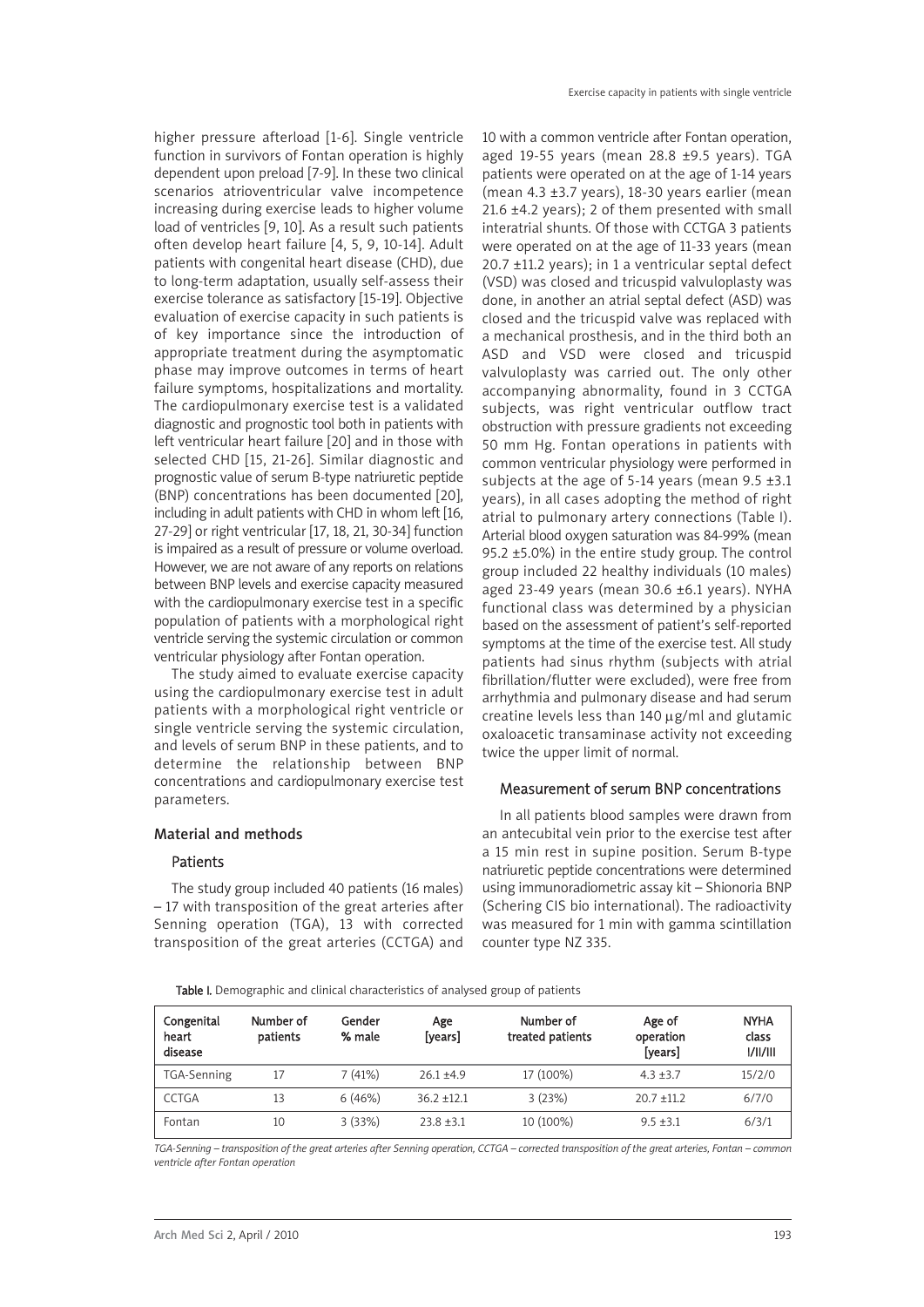## Cardiopulmonary exercise test

In all study patients a maximum, symptom-limited (fatigue and/or dyspnoea) treadmill exercise test according to modified Bruce protocol was performed (standard Bruce protocol with stage 0 added – 3 min at 1.7 km/h, 5% grading), whereas in control subjects standard Bruce protocol was used. Patients were encouraged to continue walking for as long as their respiratory quotient (RQ) exceeded 1. The peak oxygen consumption (peak  $VO<sub>2</sub>$ ), carbon dioxide production (VCO<sub>2</sub>), and minute ventilation (VE) were measured using breath-by-breath gas analysis (Sensor Medics, model Vmax29). Before each test the system was calibrated with a standardized gas mixture. A standard 12-lead electrocardiogram was continuously recorded. Blood pressure was measured every 2 min using a cuff sphygmomanometer. Peak  $VO<sub>2</sub>$  represents an average value measured during the last 20 s of exercise, and is expressed as ml/kg/min, ml/min, and the percentage of predicted peak oxygen consumption. The ventilation/carbon dioxide slope (VE/VCO<sub>2</sub> slope) was calculated automatically by the computer system of Vmax29. A spirometric study was performed in all subjects before the cardiopulmonary exercise test, providing measurement of forced vital capacity (FVC) and forced expiratory volume in 1 s (FEV<sub>1</sub>), which were expressed as percentage of predicted normal values

Table II. Comparison of BNP levels and spiroergometric parameters between studied group of patients and control group

|                                | Study group<br>$N = 40$ | Control group<br>$N = 22$ | Value of<br>р |
|--------------------------------|-------------------------|---------------------------|---------------|
| Age [years]                    | $28.8 + 9.5$            | $30.3 + 6.1$              | 0.06          |
| BNP [pg/ml]                    | $71.8 + 74.4$           | $10.7 + 8.1$              | 0.00001       |
| VO <sub>2</sub><br>[ml/kg/min] | $21.7 + 5.9$            | $34.1 + 7.2$              | 0.00001       |
| VO <sub>2</sub> %              | $54.7 + 11.3$           | $89.5 + 15.7$             | 0.00001       |
| VE/VCO <sub>2</sub>            | $34.8 + 7.1$            | $25.7 + 3.2$              | 0.00001       |
| HR max<br>[bpm]                | $152.5 \pm 32.3$        | $187.2 + 15.6$            | 0.00001       |
| HR max %                       | $80.9 + 16.3$           | $97.8 + 7.7$              | 0.00005       |
| FVC [l]                        | $3.7 + 0.9$             | $4.6 \pm 0.3$             | 0.03          |
| FVC %                          | $95.5 \pm 14.4$         | $104.3 + 9.4$             | 0.04          |
| $FEV1$ [l]                     | $3.0 + 0.7$             | $3.7 + 0.9$               | 0.04          |
| FEV <sub>1</sub> %             | $79.8 + 29.9$           | $98.1 + 12.4$             | 0.0002        |
| <b>BP</b> max<br>[mm Hg]       | $161.5 + 20.3$          | $174.6 + 12.3$            | 0.04          |
| RQ                             | $1.0 \pm 0.04$          | $1.1 + 0.06$              | 0.0005        |

*BNP – brain natriuretic peptide, VO<sub>2</sub> – peak oxygen consumption, VE/VCO2 slope – ventilatory equivalent for carbon dioxide, FVC – forced vital capacity, FEV1 – forced expiratory volume in 1 s, BP max – peak exercise blood pressure, HR max – peak exercise heart rate, RQ – respiratory quotient*

adjusting for age, sex and body mass. The evaluation of the cardiopulmonary exercise tests was performed by investigators blinded to the results of BNP measurements.

# Statistical analysis

Continuous variables following a normal distribution were expressed as mean and standard deviation, those not normally distributed as median and range. Variables following a normal distribution were compared using Student's *t*-test for unpaired samples. Otherwise the Mann-Whitney U test was used. For comparisons involving more than two groups ANOVA with Tukey post-hoc test following Shapiro-Wilk test for normality and Leven's test for homogeneity of variance or Kruskal-Wallis test with Dunn's multiple comparisons test were used.

To assess the degree of correlation between variables, Spearman's rank correlation or Pearson's correlation coefficient (depending on variable distribution) was used. Results are presented as the coefficient of correlation (*r*). *P* value < 0.05 was considered significant. Statistical analysis was carried out using Statistica software ver. 8.

Informed consent was obtained from each patient and the study protocol conforms to the ethical guidelines of the 1975 Declaration of Helsinki as reflected in *a priori* approval of the institution's human research committee.

### Results

The majority of patients, 27 (67.5%), selfreported their exercise capacity as satisfactory and accordingly were classified as NYHA class I; 12 patients (30%) reported mild intolerance of exercise and were classified as NYHA class II; and only 1 patient (0.5%) after Fontan operation presented with symptoms of heart failure class III.

Heart failure symptoms were observed in 2 patients (12%) with TGA, 7 (54%) with CCTGA, and 4 (40%) with a single ventricle following Fontan surgery.

#### Cardiopulmonary exercise test parameters

As shown in Table II, the peak  $VO<sub>2</sub>$  was lower in the study group than in the control group (*p* = 0.00001). Maximum heart rate at peak exercise (HRmax) was also lower in the study group than in healthy individuals  $(p = 0.00001,$  Table II). A significant difference was also observed for the respiratory workload parameter  $VE/VCO<sub>2</sub>$  slope, which was higher in the study group vs. the control group ( $p = 0.00001$ , Table II). Among studied patients the systolic blood pressure at peak exercise was lower than in the control group ( $p = 0.04$ , Table II). Main respiratory quotient (RQ) in the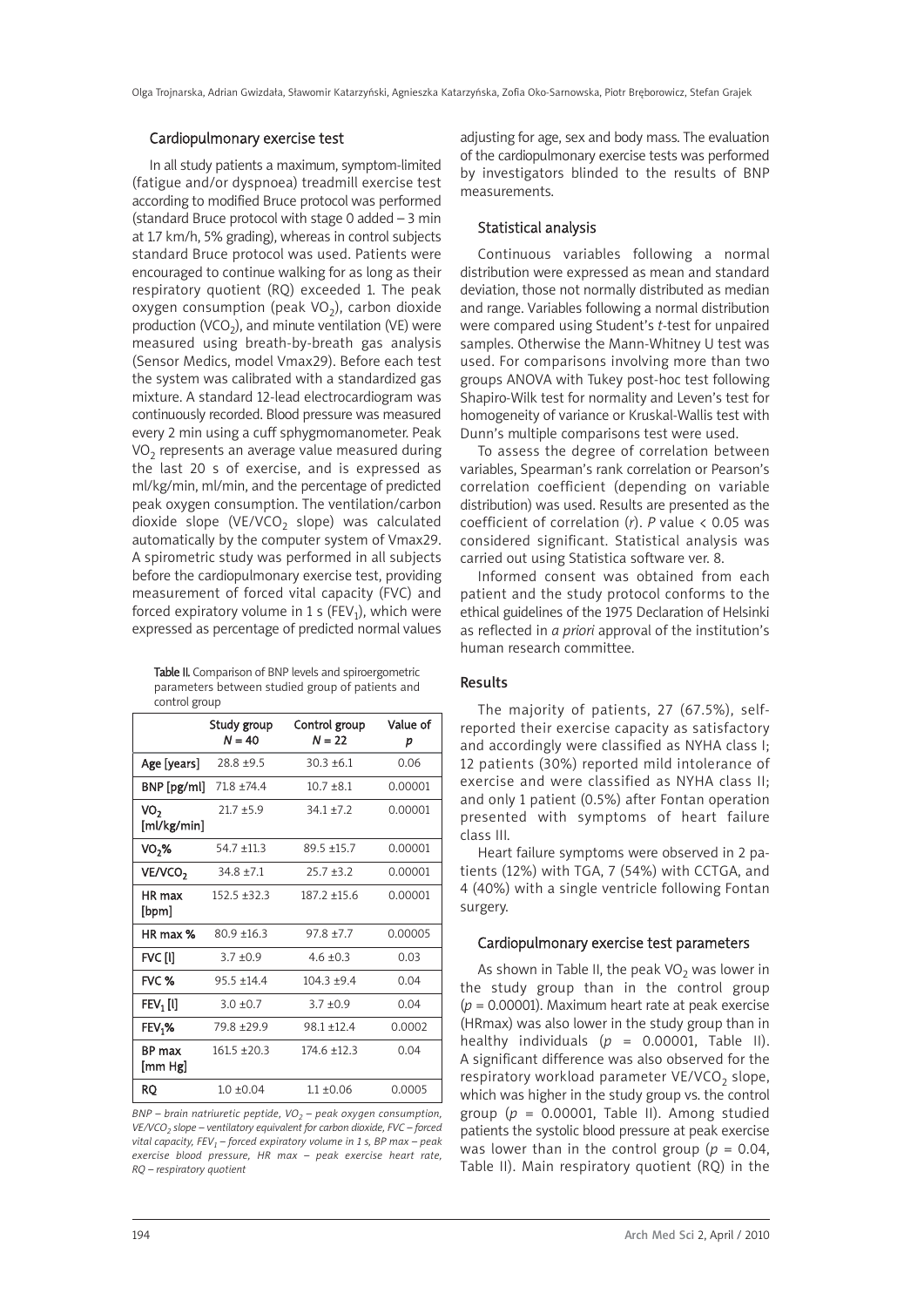analysed patients was significantly lower than in the control group ( $p = 0.0005$ , Table II).

# Spirometric study

Parameters of pulmonary elasticity FVC and FVC% were significantly lower in patients with analysed congenital heart disease than in healthy controls ( $p = 0.03$ ,  $p = 0.04$  respectively, Table II). Moreover, FEV and FEV<sub>1</sub>%, reflecting airway obstruction, were also significantly reduced in study patients compared to healthy subjects (*p* = 0.04 and  $p = 0.0002$ ; respectively. Table II).

Mean BNP level was higher in study patients than in the control group  $(p = 0.00001,$  Table II). No correlations were found between BNP concentrations and results of cardiopulmonary exercise tests, age of the patients at the time of CHD surgical correction or current age. In NYHA class I patients mean BNP level of 13.5 ±8.6 pg/ml was significantly lower than 145.1 ±86.3 pg/ml in NYHA class II patients ( $p = 0.00001$ ), but similar to that in healthy controls (10.9 ±8.2 pg/ml).

# **Discussion**

Most study patients with a morphological RV serving the systemic circulation and those after Fontan operation were asymptomatic; only one third of them reported moderate exercise intolerance. The European Heart Survey, a large European registry including adult patients with congenital heart disease [19], reports similar results in patients with a morphological right ventricle serving the systemic circulation and worse exercise tolerance in patients with common ventricle physiology after Fontan operation, which is reduced in 60% of them. Better exercise capacity than in our study is reported occasionally in patients with atrial switch operated TGA and CCTGA [30]. However, long-term follow-up studies reveal that by the 4th decade of life over 50% of patients with CCTGA develop heart failure [1, 2], and 25-88.5% of patients 25 years after Senning/Mustard operation for TGA present severe heart failure symptoms [4, 5]. Our results are similar to those of Piran *et al.* [8], who reported symptoms of heart failure in 22% of atrial switch operated TGA patients, 32% of patients with CCTGA and 40% of patients after Fontan operation. Cardiopulmonary exercise test, providing objective assessment of exercise capacity, revealed its significant reduction in study patients. A discrepancy between favourable self-reported tolerance of exercise and reliable measures of exercise capacity resulting from long-term adaptation in such patients, similar to that observed in other types of congenital heart disease, has been reported previously by our team [16-18, 35], as well as by other investigators [15]. The main cause of

heart failure in study patients appears to be dysfunction of a morphological right ventricle serving the systemic circulation. Using contrastenhanced magnetic resonance imaging Giardii *et al.* [24] documented structural and functional RV abnormalities in patients with CCTGA and atrial switch operated TGA subjects. They observed extensive fibrosis resulting most likely from inadequate perfusion of hypertrophic myocardium and probably also from insufficient myocardial protection during cardiac surgery in the past. These myocardial changes lead to reduced contractility of a morphological RV serving the systemic circulation. Patients with a common ventricle after Fontan operation have diminished cardiac output despite having only marginal ventricular dysfunction, which is mainly due to the absence of the pulmonary ventricle [9]. In patients with a morphological right ventricle or single ventricle serving the systemic circulation, atrioventricular valve incompetence increasing during exercise leads to significant volume overload of ventricles [2, 8, 9, 35]. Cardiac output in patients after Mustard/Senning operation for TGA and especially in patients after Fontan operation is highly dependent on preload. In the former situation it is mainly the result of low atrial buffalo compliance [4, 10]. In the latter one passive ventricular filling depends on venous pressure [7, 11].

Our study, consistently with results reported by other investigators [15, 23, 36, 37], confirmed the significant role of pulmonary dysfunction in the development of heart failure in adult patients with CHD. Patients in our study presented with spirometric abnormalities consistent with impaired pulmonary elasticity as well as airway obstruction resulting most likely from prior surgery with lung scarring, diaphragmatic palsy, atelectasis and cardiomegaly [15, 36, 37].

We have shown that in patients with a morphological right ventricle serving the systemic circulation and common ventricle physiology after Fontan operation maximal heart rate at peak exercise is reduced as compared to healthy adults. Similar observations in patients with CCTGA were made by Friedriksen *et al.* [37], and by Nozori *et al.* [26] in an unselected group of adult patients with congenital heart disease of whom many underwent Mustard/Senning operation for TGA. However, this was not confirmed by Canadian investigators [30]. According to Gillian *et al.* [6] lower heart rate at peak exercise in patients with TGA after atrial switch operation may represent an adaptive mechanism facilitating ventricular filling via noncompliant atrial buffalo. Similar observations suggesting clinical relevance of an impaired chronotropic response in adult heart failure patients with congenital heart disease have been reported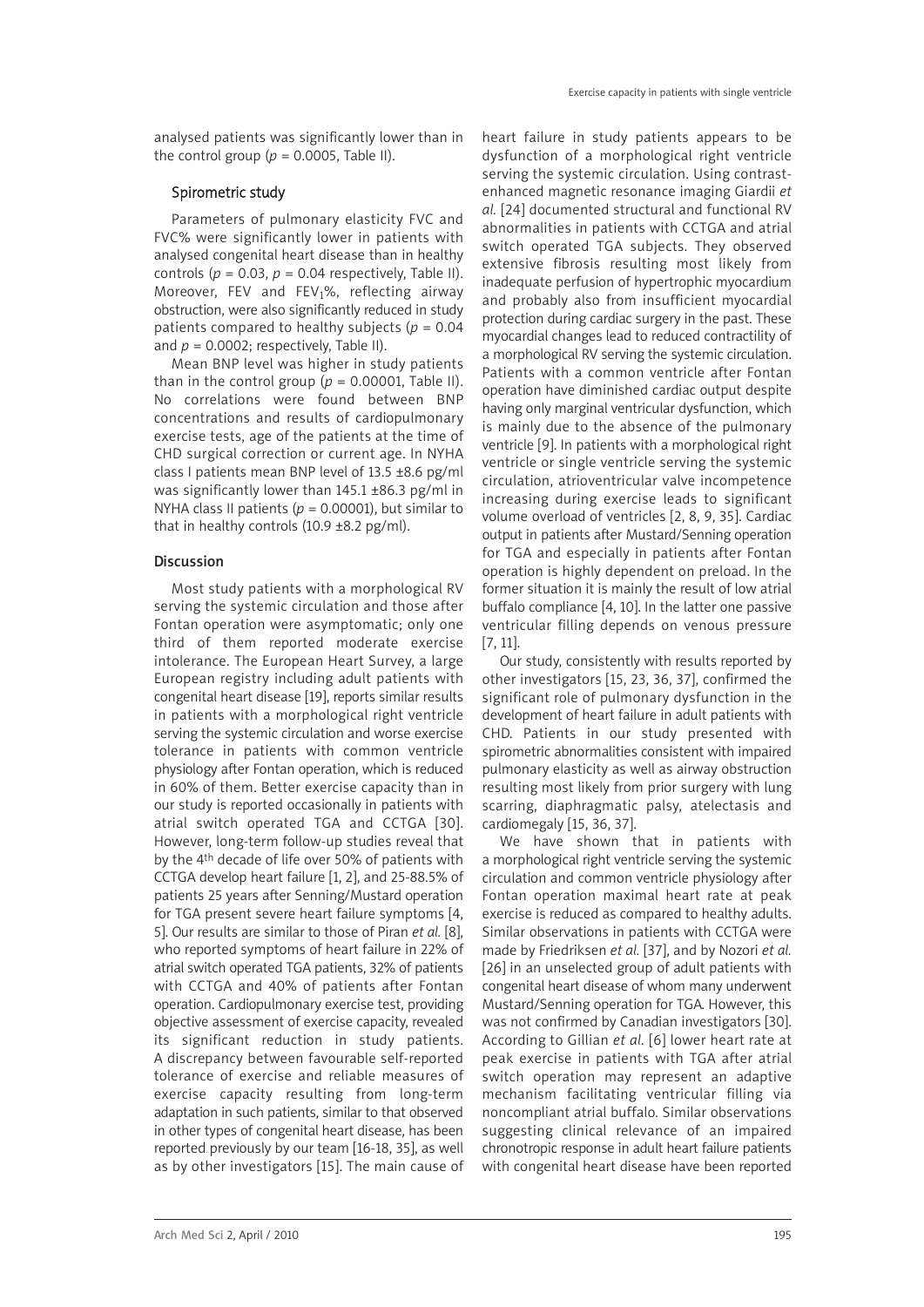by others [15, 23, 26]. A team of investigators from Royal Brompton Hospital [37] has shown chronotropic incompetence to be a risk factor of death in such patients [38]. Finding that 15 patients (37.5% of the study group) failed to reach 80% maximum predicted age-adjusted heart rate at peak exercise, which is believed to worsen the prognosis, may reflect potential risks in our study population [38]. This rate is similar to that reported by Norozi *et al.* [26], who studied a group including patients with complex cyanotic heart disease and those with Fontan physiology, but still significantly higher than in patients with ischaemic heart disease (11%) or dilated cardiomyopathy (25%) [39].

Another diagnostic and prognostic factor in heart failure is B-type natriuretic peptide [1, 20, 21, 33]. We have found significantly increased serum concentrations of BNP in patients with a morphological RV serving the systemic circulation and in those after Fontan operation. Similar findings were reported by Laarsen *et al.* [40]. Higher BNP levels were also documented in patients with a right ventricle serving the systemic circulation in a population including many subjects with CCTGA, atrial switch operated TGA and after Fontan operation [29]. Limited reports on BNP levels in patients with common ventricle physiology after Fontan operation are inconsistent. Ohuhi *et al.* [14] found increased concentrations of BNP only in symptomatic patients, especially in subjects operated on using atrio-pulmonary connection, presenting with a markedly enlarged right atrium, where natriuretic peptide is produced. Of note, all patients after Fontan operation in our study were survivors of such procedures. Increased serum BNP levels in patients after Fontan operation were reported by Inai *et al.* [9]. Like us, they also did not find a significant correlation between BNP concentration and peak oxygen uptake during cardiopulmonary exercise testing. They also failed to provide evidence for a prognostic role of serum BNP level during 4-year follow-up. In contrast, Law *et al.* [27] did not find a significant increase of serum BNP levels in patients after Fontan operation who presented with clinical symptoms and haemodynamic evidence of heart failure. Such equivocal findings on BNP levels probably result from complex pathophysiology of heart failure in the studied patients. Although, as reported by others, BNP concentrations were higher in patients in more advanced NYHA functional classes [23, 29, 40], they did not correlate with results of cardiopulmonary exercise testing. BNP release has been documented to be mainly dependent upon myocardial wall stress resulting from pressure and volume overload [16-18, 21, 27-29, 30-34]. In study patients reduced preload, attenuating BNP production in the heart, is an additional factor

contributing to heart failure. According to the results of our study and previously published reports serum BNP level has no diagnostic value in patients with a right ventricle serving the systemic circulation or common ventricle physiology.

In conclusion, patients with a morphological right ventricle serving the systemic circulation and with common ventricle physiology after Fontana operation show markedly reduced exercise capacity. They are also characterized by higher serum concentrations of BNP, which do not however correlate with cardiopulmonary exercise test parameters.

#### References

- 1. Graham TP, Bernard YD, Mellen BG, et al. Long-term outcome in congenitally corrected transposition of the great arteries: a multi-institutional study. J Am Coll Cardiol 2000; 36: 255-61.
- 2. Beauchesne LM, Warnes CA, Connolly HM. Outcome of the unoperated adult who present with congenitally corrected transposition of the great arteries. J Am Coll Cardiol 2002; 40: 285-90.
- 3. Puley G, Siu S, Connolly M, et al. Arrhythmia and survival in patients > 18 years of age after the Mustard procedure for complete transposition of the great arteries. Am J Cardiol 1999; 83: 1080-6.
- 4. Ross-Hesselink JW, Meijboom FJ, Spitaels SE, et al. Decline in ventricular function and clinical condition after Mustard repair for transposition of the great arteries (a prospective study of 22-29 years). Eur Heart J 2004; 25: 1264-70.
- 5. Moons P, Gewlong M, Sluysmans T, et al. Long term outcome up to 30 years after the Mustard or Senning operation: a nationwide multicenter study in Belguim. Heart 2004; 90: 307-13.
- 6. Gilliam T, Eriksson BP, Sixt R. Cardiac output and pulmonary gas exchange at maximal exercise after atrial redirection for complete transposition of the great arteries. Eur Heart J 1998; 19: 1856-64.
- 7. Bolger AP, Gatzoulis MA. Towards defining heart failure in adults with congenital heart disease. Int J Cardiol 2004; 97 (Suppl 1): 15-23.
- 8. Piran S, Veldtman G, Siu S, Webb GD, Liu PP. Heart failure and ventricular dysfunction in patients with single or systemic right ventricle. Circulation 2002; 105: 1189-94.
- 9. Inai K, Nakanishi T, Nakazawa M. Clinical correlation and prognostic predictive value of neurohormonal factors in patients late after the Fontan operation. Am Heart J 2005; 150: 588-94.
- 10. Dos L, Teruel L, Ferreira IJ, et al. Late outcome after Senning and Mustard procedures for correction of transposition of the great arteries. Heart 2005; 91: 625-56.
- 11. Dimopoulos K, Diller GP, Piepoli MF, Gatzoulis MA. Exercise intolerance in adults with congenital heart disease. Cardiol Clin 2006; 24: 641-60.
- 12. Warnes CA. The adults with congenital heart disease. Born to be bad? J Am Coll Cardiol 2005; 46: 1-8.
- 13. Connelly MS, Liu PP, Williams WG, Webb GD, Robertson P, McLaughlin PR. Congenitally corrected transposition of the great arteries in the adults: functional status and complications. J Am Coll Cardiol 1996; 27: 1238-43.
- 14. Ohuchi H, Takasugi H, Ohashi H, et al. Abnormalities of neurohormonal and cardiac autonomic nervous activities relate poorly to functional status in Fontan patients. Circulation 2004; 110: 2601-8.